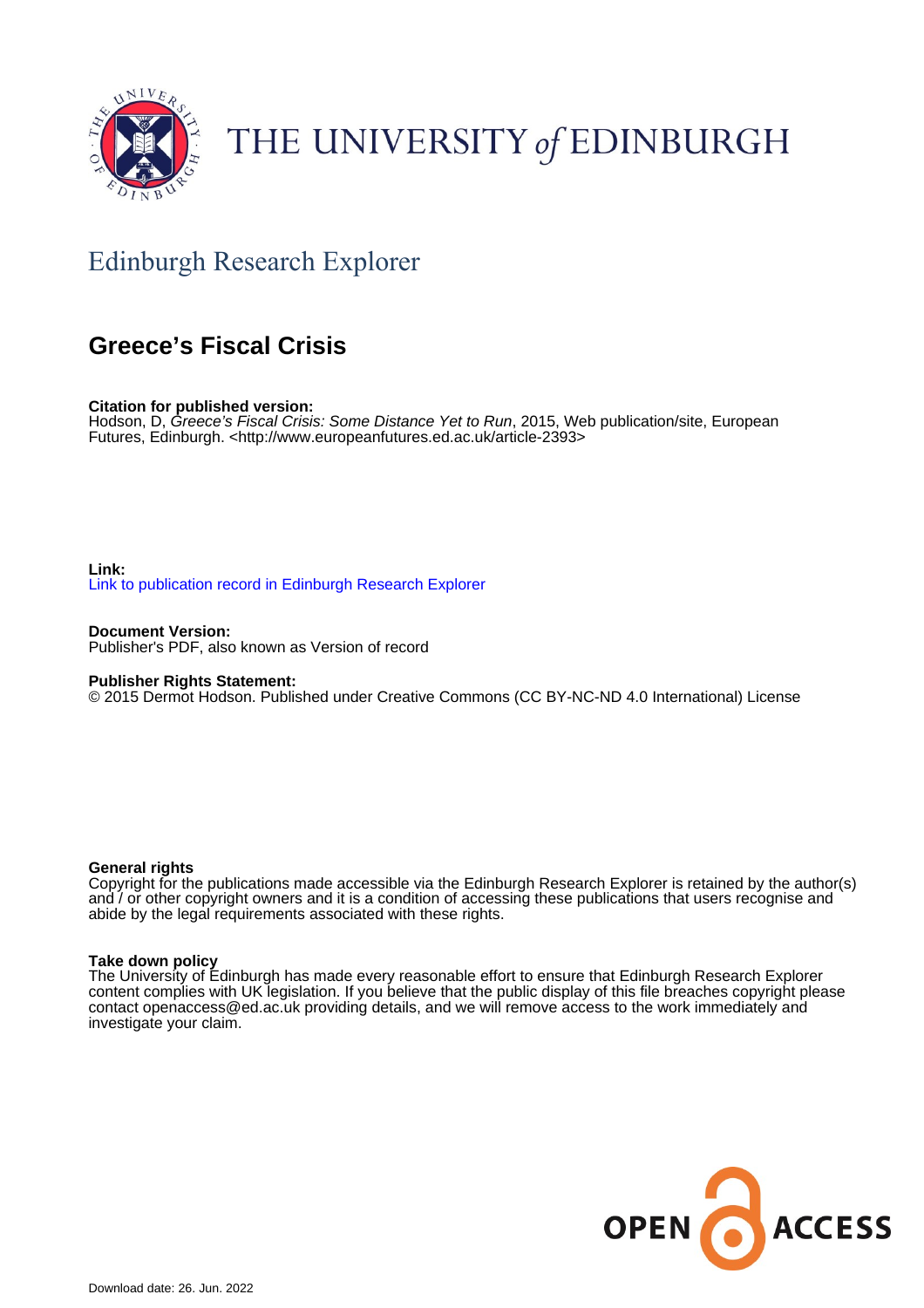## Article  $\vert$  No 59

# **EUROPEAN M FUTURES**

### Greece's Fiscal Crisis: Some Distance Yet to Run

Author(s): Dermot Hodson

Permalink: http://www.europeanfutures.ed.ac.uk/article-2393

Publication: 10 December 2015

Article text:

The risk of Grexit – Greek exit from the euro area – has diminished after a summer of dramatic political developments, writes Dermot Hodson, but it has not gone away. High debt levels, uncertainty over further debt relief and the outlook for growth and inflation, he argues, point to persistent contradictions over Greece's participation in the single currency.

As 2015 ends, the Eurocrisis has deescalated but it has by no means disappeared. The [deal](http://www.consilium.europa.eu/en/press/press-releases/2015/07/pdf/20150712-eurosummit-statement-greece/) struck between Greece and its euro area partners in the early hours of 13 July was brutal, but it provided breathing space for political leaders on both sides. For Greek Prime Minister Alexis Tsipras, the head of a populist, anti-austerity but essentially pro-euro party, it brought an opportunity to stand up to EU partners but without severing external sources of financing. For Germany, Greece's creditor in chief, it ensured that EU conditionality and the [unwritten rules](http://blogs.lse.ac.uk/europpblog/2015/08/26/what-the-new-intergovernmentalism-can-tell-us-about-the-greek-crisis/) of EU diplomacy were enforced, but without breaking up the euro.

Thus far  $-$  and the lesson of this year is that European political realities can shift suddenly – the deal has stuck. In August, Tsipras secured parliamentary approval for some of the reforms sought by EU partners under the terms of a new  $\epsilon$ 85 billion-loan package before resigning. His re-election victory a month later came at the cost of a reduced parliamentary majority, but his party was also shorn of those members most willing to countenance Greek exit from the euro area. The favourable consequences for Tsipras were seen earlier this month when the Greek parliament passed a [further round](http://www.reuters.com/article/us-eurozone-greece-budget-idUSKBN0TO0SF20151206) of budget cuts and tax increases without too much difficulty.

Although the short-term political situation has stabilised, deep contradictions remain over Greece's long-term position in the euro area. In 2016, Greece's debt to GDP ratio is [forecast to reach](http://ec.europa.eu/economy_finance/eu/forecasts/2015_autumn/el_en.pdf) almost 200 per cent of GDP – double what it was at the beginning of the global financial crisis. As such, a further round of debt relief now seems unavoidable. This will be politically difficult since most of this debt is now in the hands of the official sector, which will be reluctant to take a loss on outstanding loans while extending further credit. The July 2015 deal [left room for](http://www.consilium.europa.eu/en/press/press-releases/2015/07/pdf/20150712-eurosummit-statement-greece) 'additional measures…aim[ed] at ensuring that [Greece's] gross financing needs remain at a sustainable level'. Such measures hinge on the successful completion of a review of Greece's reform efforts, now [expected](http://uk.reuters.com/article/uk-eurozone-greece-idUKKBN0TM19S20151203) to take place in February 2016.

Even with further debt relief, Greece will struggle to solve its fiscal problems in the absence of growth and inflation and the outlook for both economic indicators is